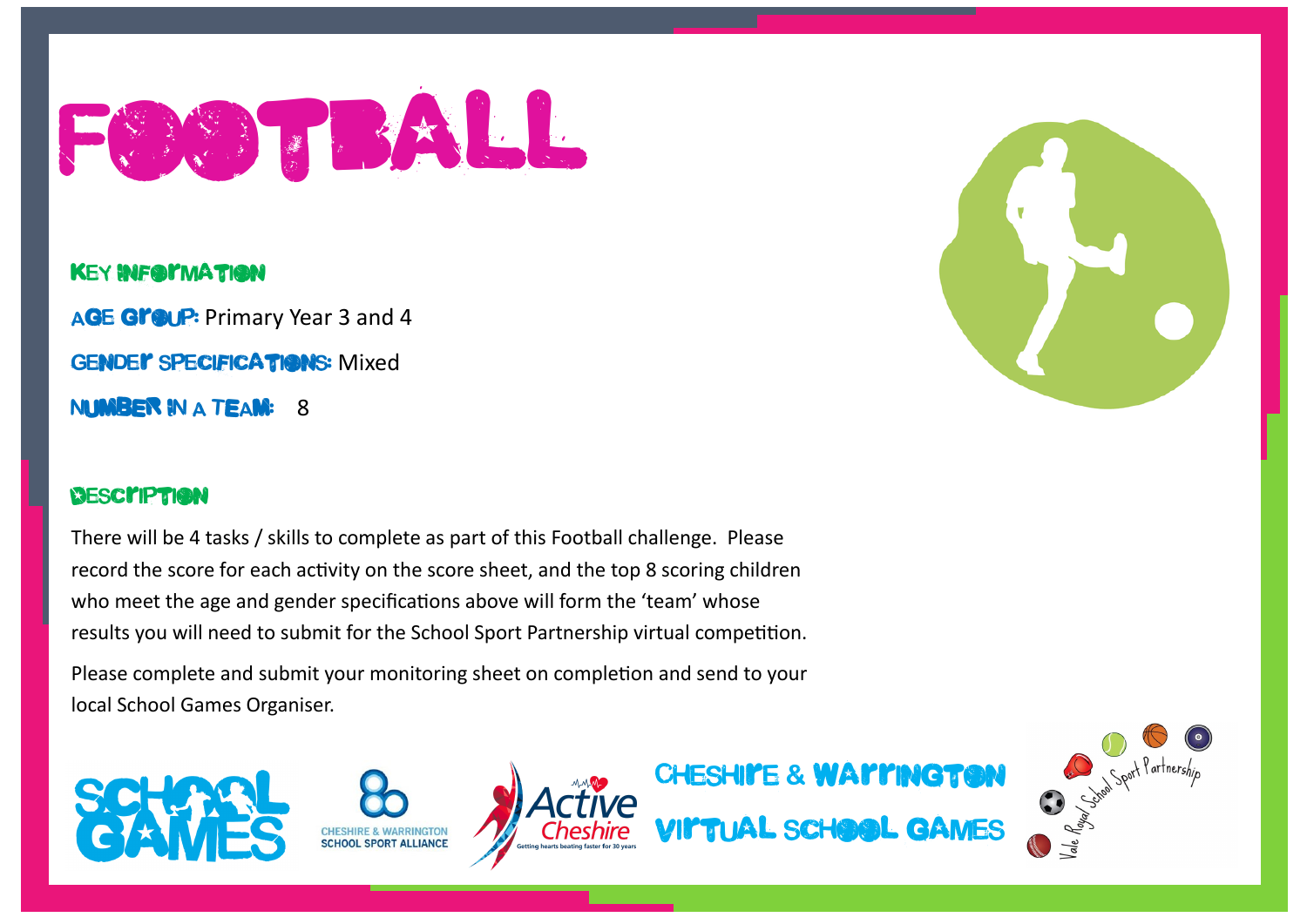# TASK #1: Wall Pass

### **HOW TO PLAY:**

Stand 2 metres away from the wall. Using the side of your foot pass the ball towards the wall and control it on the return.

Keep your non-kicking foot close to the side of the ball, use your arms for balance and keep your head still and eyes on the ball.

To challenge yourself you could stand further away from the wall or use only your weak foot. [Click here](https://youtu.be/EoZ8Sg2mCNw) to view a video of this task.

### **Scaring:**

For each successful pass that you control you get 1 point. You have 1 minute to complete as many passes as possible.

# 2 Metres

### **EQUIPMENT**

- 1 Cone
- 1 Ball
- Timer









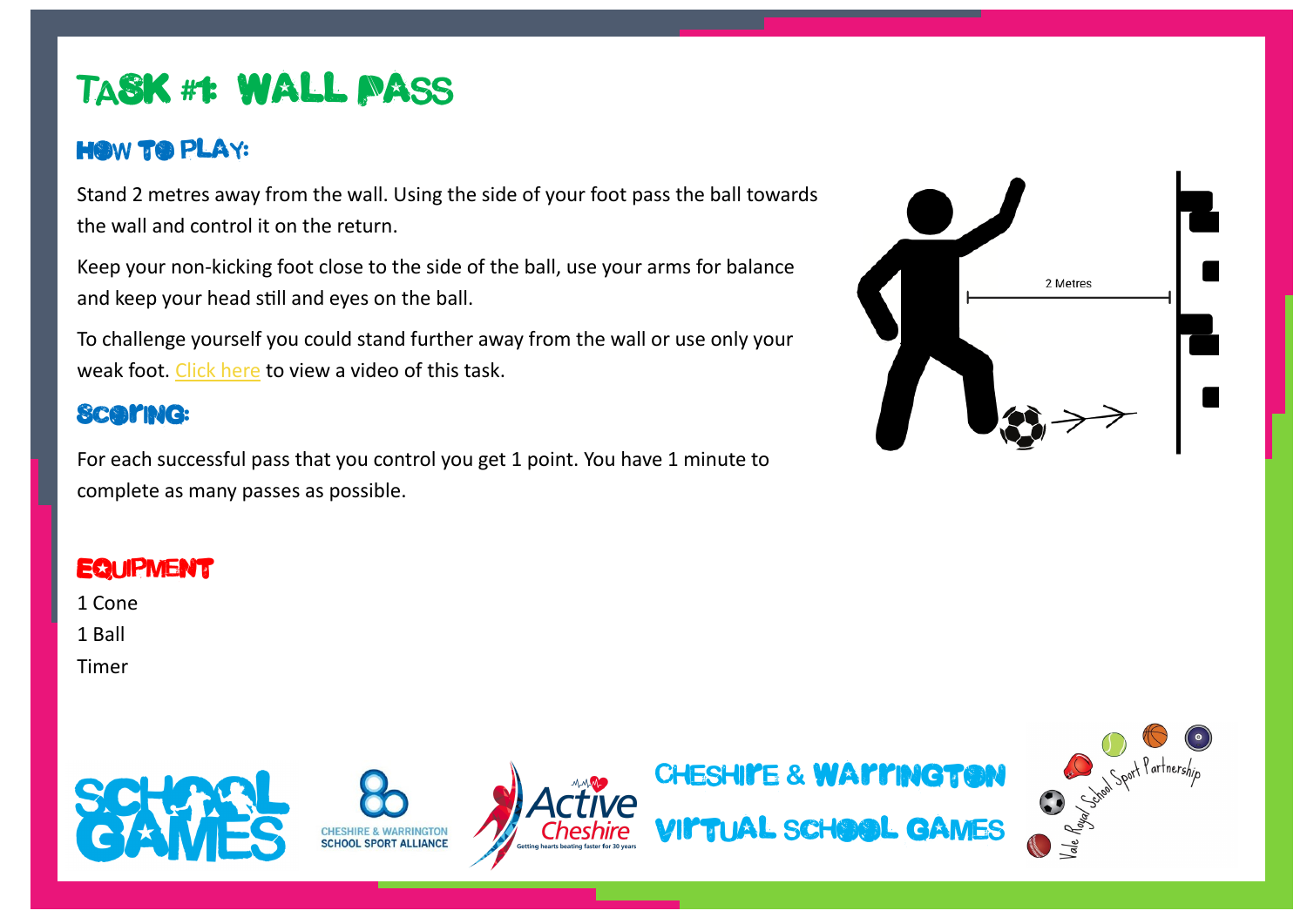## TASK #2: Side to Side

#### **HOW TO PLAY**

Place the ball in between your feet, with your legs shoulder width apart.

Slightly bend your knees and knock the ball in between your feet as quickly as possible using the inside of both feet without losing control. To make this more challenging you could try moving forwards and backwards. [Click here](https://youtu.be/Ar4XFit2bX0) to view a video of this task.

#### **Scaring**

You have 30 seconds to complete as many side to side passes as you can.



shoulder width apart

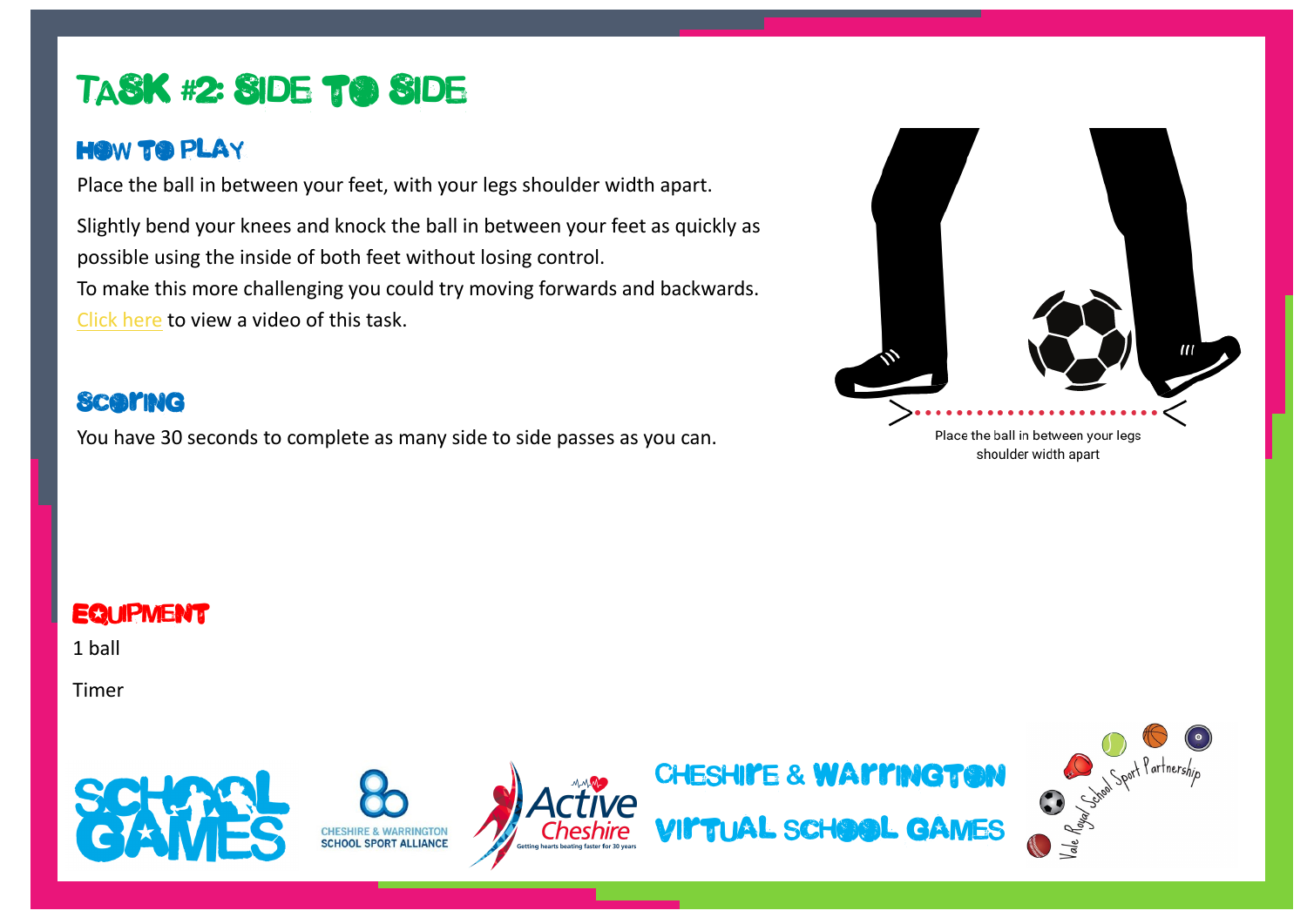# TASK #& TOE TAPS

#### **HOW TO PLAY:**

Mark out a 5 by 5 metre square.

Stand in the middle and place the ball in front of your feet.

Tip the top of the ball with the sole of your foot.

The ball should stay in the same position. Use your arms for balance and switch feet after each touch.

To make this more challenging, try your other foot leaving the floor before you have put the 'tip' foot back on the floor. [Click here](https://youtu.be/plWnaPFHq5c) to view a video of this task.

### **ScarmG**

You have 30 seconds to complete as many toe taps as possible, you get 1 point for every successful toe tap you do. Time for 30 seconds.



#### **EQUIPMENT**

1 ball

4 cones

1 timer









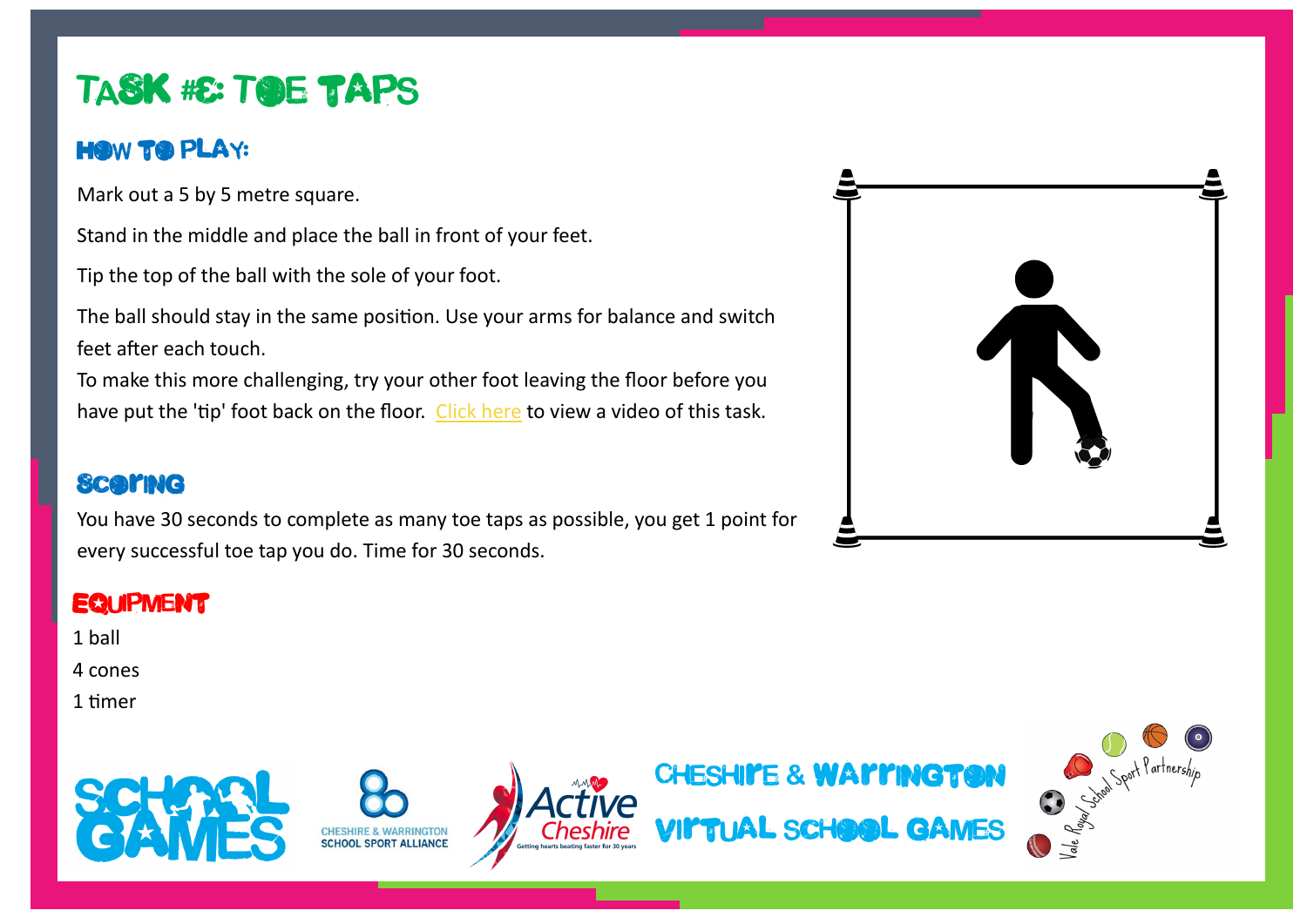# TASK #4: CONE SPINTS

### **HOW TO PLAY**

Set up a 10 metre long area, put a cone down at the start and the end.

Dribble the ball to the cone 10 metres away, dribble around the cone and dribble back keeping the ball as close to your feet as possible. To make this more challenging, try dribbling with just your weaker foot. [Click here](https://youtu.be/Il-tKmuTs6A) to view a video of this task.

## **Scaring**

You have 1 minute to complete as many sprints as you can.

One lap round the cone and back is 1 point.

For example, if you complete 10 full laps you will be given 10 points.

## **EQUIPMENT** 1 Football 2 Cones 1 Timer CHESHI**ITE & WAITINGTON** Virtual school games

10 metres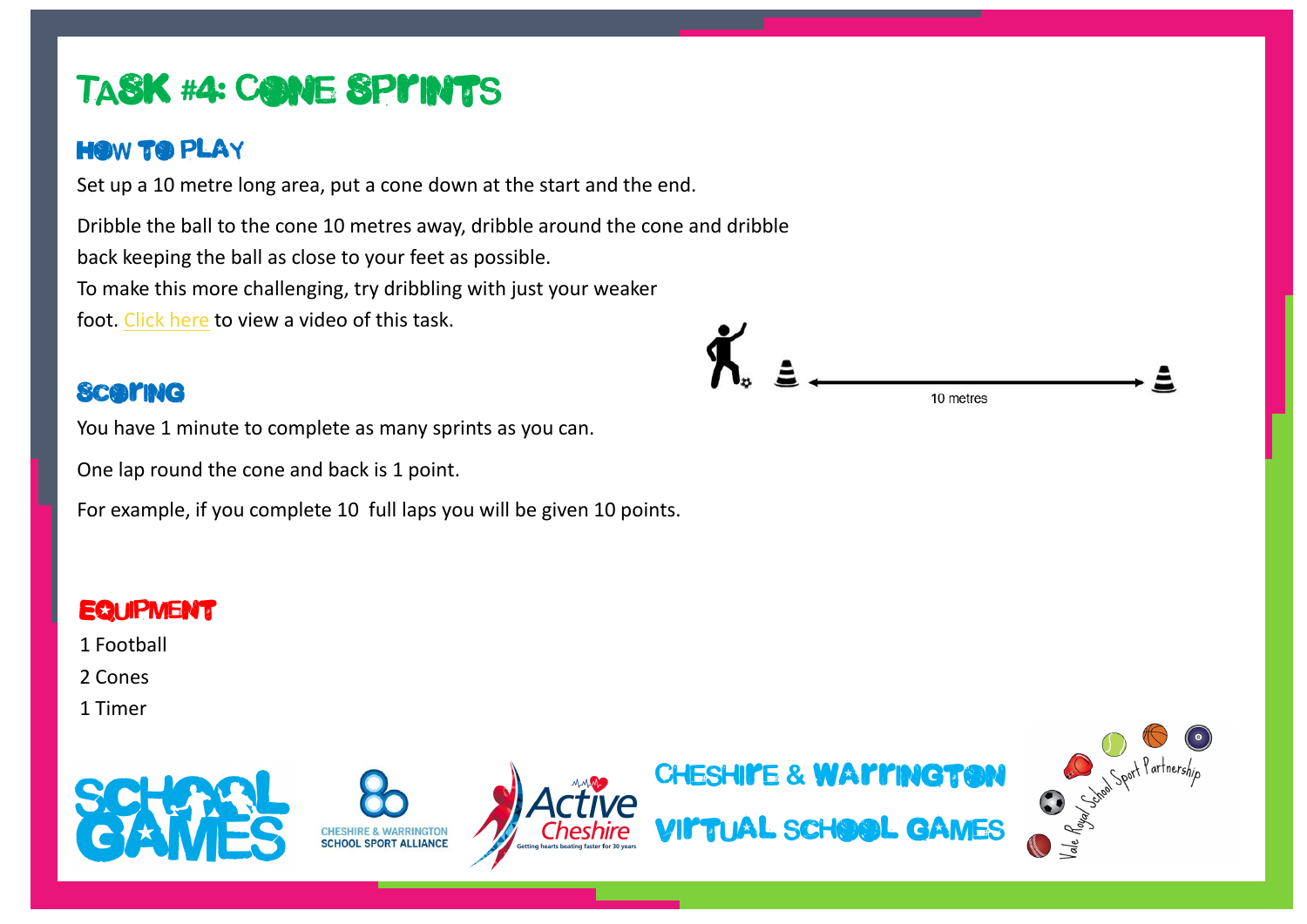#### inclusive

You can use a larger ball or basketball for those that need to use a larger ball.

Consider the colour of the ball is some children can see some colours better than others.

Step towards the wall to make the distance shorter.

## Spirit of the games values

**HONESTY** when working with classmates and teachers, you must submit your score with honesty

**DETEI'MINATION** is important when completing challenges so you don't give up. Resilience makes you overcome difficult challenges.





#### Risk assessment:

Please make sure your exercise area is clear and there is nothing nearby which could cause a trip or fall. All the challenges are designed to be suitable for each age group, however it is important to understand that if you choose to take part, you are doing so at your own risk.

Covid-19: please adhere to the current Covid-19 guidelines at the time that you take part in this activity. This is in relation to social distancing and the use of equipment.

Please ensure that you have completed a risk assessment for the children taking part in this activity, and adapt the tasks / area to meet the requirements of your own school risk assessment.